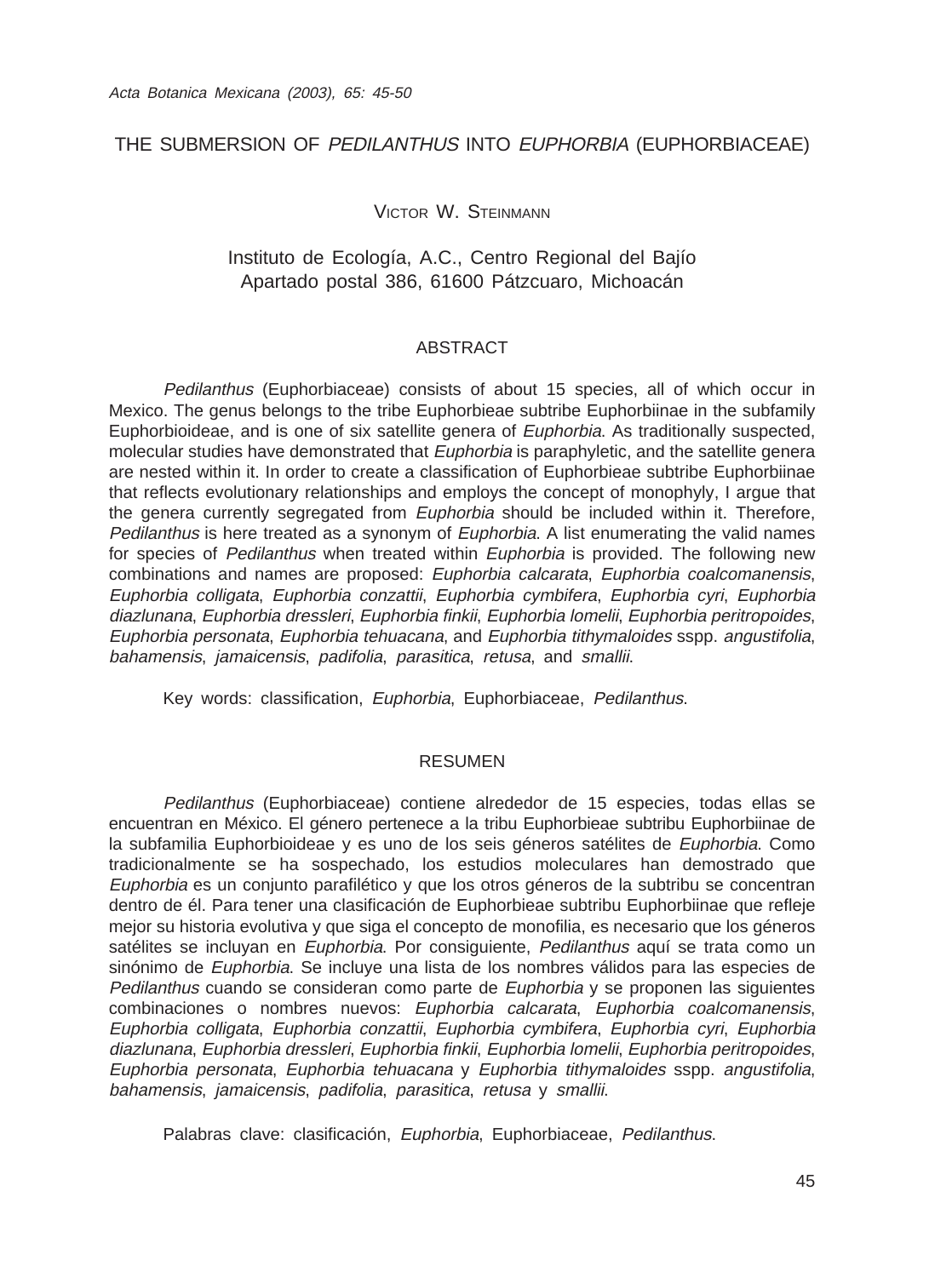The genus Pedilanthus Neck. ex Poit., nom. cons., consists of about 15 species. All of these occur in Mexico, and most are endemic to the country. A few species extend into Central America, and only one, Pedilanthus tithymaloides (L.) Poit., is widespread, ranging from southern Florida and Mexico to northern South America and the Caribbean (Dressler, 1957). Linnaeus (1753) treated the single then-known species of *Pedilanthus* within *Euphorbia*, but subsequently the genus has been almost universally accepted since its inception in the early 19<sup>th</sup> century. Klotzsch and Garcke (1859; 1860) went so far as to divide the genus into three: Diadenaria Klotzsch & Garcke, Hexadenia Klotzsch & Garcke, and Pedilanthus. However, their system was never adopted.

Following the familial classification of Webster (1994), Pedilanthus, along with other cyathiate members of Euphorbiaceae, belongs to tribe Euphorbieae in the subfamily Euphorbioideae. The genus is placed in subtribe Euphorbiinae, an assemblage containing seven genera and dominated by the massive genus Euphorbia. Of Euphorbia's six satellite genera, all except Chamaescye are distinguished by features of involucral morphology. Also, all except Chamaescye are universally accepted, whereas *Chamaesyce* is considered a synonym of *Euphorbia* by many experts on the subtribe Euphorbiinae (e.g., Johnston, 1975; Carter, 1988).

Pedilanthus is distinguished from Euphorbia by the possession of styles connate into a long column and bilaterally symmetrical cyathia that have the glands hidden within a nectar spur (Webster, 1994). It is worth noting, however, that the former characteristic is not restricted to Pedilanthus and can be found in various Euphorbia, e.g., E. adenochila S. Carter. With the exception of its unusual involucral morphology, Pedilanthus differs in no substantial way from Euphorbia. In fact, it has long been suspected that the genus Pedilanthus arose from ancestral Euphorbia under the selection of hummingbird pollination (Dressler, 1957; Webster, 1967), and both these authors suggested an origin from within *Euphorbia* subg. Agaloma.

Until recently, little was known about the phylogeny and relationships of Euphorbia and its segregate genera. In a broad phylogenetic analysis of the tribe Euphorbieae based on DNA sequence data (Steinmann and Porter, 2002), it was demonstrated that the subtribe Euphorbiinae is strongly supported to be monophyletic, but Pedilanthus, as well as the other satellite genera, are nested within Euphorbia. Therefore, viewed in a global and evolutionary context, Pedilanthus and the other segregates represent small, scattered branches within a large tree of Euphorbia. As a result, some members of Euphorbia are actually more closely related to members of other genera than to other members of *Euphorbia*. In the case of Pedilanthus, molecular data from the chloroplast coding region ndhF suggest that the neotropical species *Euphorbia elata* Brandegee is more closely related to species of Pedilanthus than it is to other species of Euphorbia (Steinmann and Porter, 2002). Although the exact affinities of *Pedilanthus* are still not manifest, the group apparently is not closely related to members of Euphorbia subg. Agaloma, as previously suggested. Instead it appears related to Euphorbia elata in a clade with various other neotropical Euphorbia, such as  $E$ . cestrifolia H.B.K.,  $E$ .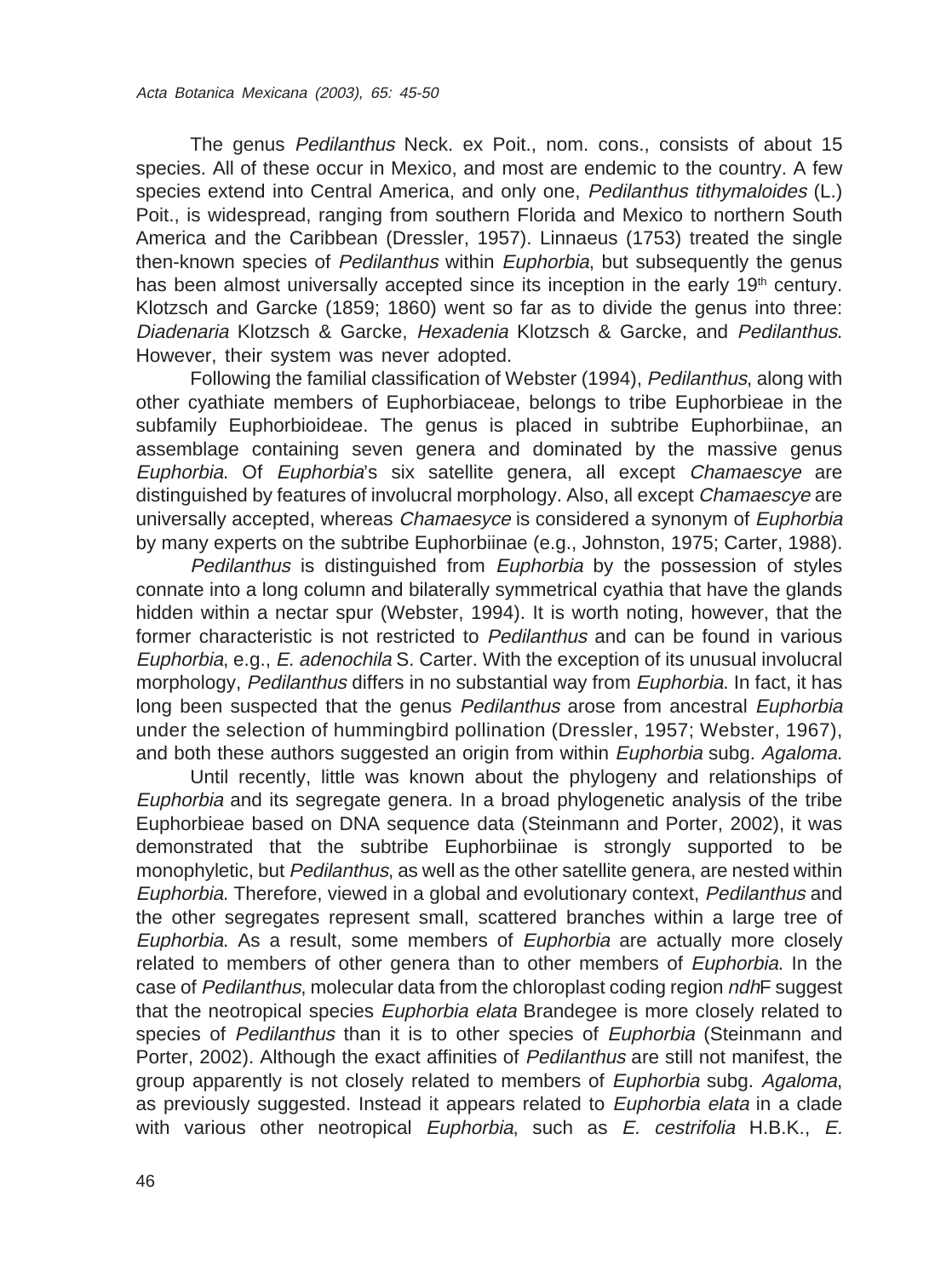hoffmanniana (Klotzsch & Garcke) Boiss., and E. pteroneura A. Berger (Steinmann and Porter, 2002).

If the modern classification of Euphorbieae subtribe Euphorbiinae is to reflect evolutionary relationships and employ the concept of monophyly, then there are two alternative solutions to the current problem of paraphyly within the subtribe. The first is a narrowly delimitated Euphorbia and a multitude of segregate genera. Euphorbia would be restricted to the nearly 250 species currently recognized as Euphorbia subgenus Euphorbia (see discussion in Steinmann and Porter, 2002), and the remainder of the species in the subtribe, around 1800, would require accommodation in other genera. As many as forty genera would probably be needed to accommodate the species currently recognized within the single genus Euphorbia. As a result, Euphorbia, a well-known and easily recognizable genus, would no longer exist in most parts of world. I believe that this would lead to great instability for at least the foreseeable future as boundaries, distinguishing features, and circumscriptions of these genera are elucidated. Furthermore, I believe that many of resulting genera would be nearly impossible to distinguish from each other on the basis of morphology. This is due to the unusual nature of evolution within subtribe Euphorbiinae. In general, basic cyathial morphology is highly conserved but vegetative morphology is highly plastic, thus leading to great diversification and much parallel evolution in growth form with little change in the overall structure of the cyathium. As a result, changes in cyathial structure, as demonstrated by Pedilanthus, have been given great taxonomic weight, and those groups possessing such changes have been deemed worthy of generic distinction. In contrast, equally significant changes in vegetative structure, such as those resulting in leafless, cactiform succulents, have been taxonomically ignored.

The second alternative, and the one that I advocate, is to expand the circumscription of Euphorbia to include the species currently treated in segregate genera. Under this solution, the circumscription of Euphorbia only slightly changes to encompass taxa with unusual cyathial morphologies. Considering the great amount of vegetative diversity currently present within the genus, I do not think that such an expansion drastically alters its generic concept. On the contrary, broadening the genus has some benefit because it conveys the incredible diversification of the group in both vegetative and cyathial features. Thus, for the reasons elaborated here and others presented in Steinmann and Porter (2002), I relegate Pedilanthus to synonymy under Euphorbia.

There is still much doubt concerning subgeneric classification within Euphorbia, and at this time I do not propose whether Pedilanthus should be treated as a subgenus or a section of Euphorbia. Certainly recognition at one of these ranks is appropriate, and future investigations on infrageneric relationships within Euphorbia will help determine its best status.

The following list enumerates the valid names for species of Pedilanthus when treated within *Euphorbia*. In most cases new combinations are required and in some cases a new name is needed because the use of an epithet in Euphorbia would result in a later homonym.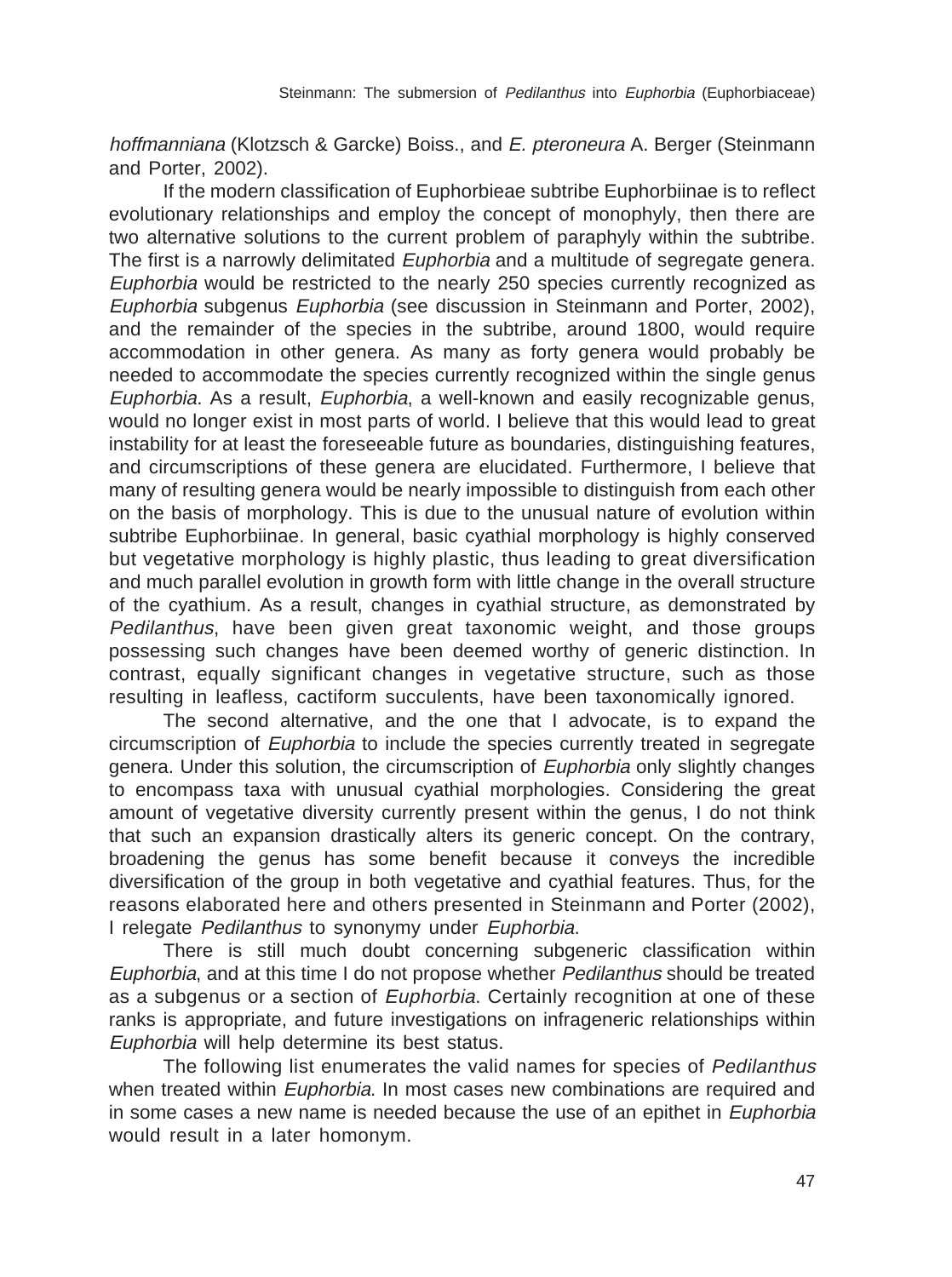- Euphorbia bracteata Jacq., Pl. Hort. Schoenbr. 3: 14. 1798. (=Pedilanthus bracteatus (Jacq.) Boiss. in DC., Prodr. 15(2): 6. 1862).
- **Euphorbia calcarata** (Schltdl.) V. W. Steinm., comb. nov. (=Pedilanthus calcaratus Schltdl., Linnaea 19: 255. 1847).
- **Euphorbia coalcomanensis** (Croizat) V. W. Steinm., comb. nov. (=Pedilanthus coalcomanensis Croizat, J. Wash. Acad. Sci. 33: 19. 1943).
- **Euphorbia colligata** V. W. Steinm., nom. nov. (=Pedilanthus connatus Dressler & Sacamano, Acta Bot. Mex. 18: 21. 1992). A new name is required because of the existence of Euphorbia connata Boiss., published in 1862. The new specific epithet, meaning joined, is in reference to the high degree of fusion among the involucral lobes of the nectar spur.
- **Euphorbia conzattii** V. W. Steinm., nom. nov. (=Pedilanthus pulchellus Dressler, Contr. Gray Herb. 182: 111. 1957). A new name is required because of the existence of Euphorbia pulchella Lag. & Rodr., published in 1802. The specific epithet honors Cassiano Conzatti (1862-1951), botanical explorer and early specialist on the flora of Oaxaca, the state to which this species is endemic; he collected the type in 1917.
- **Euphorbia cymbifera** (Schltdl.) V. W. Steinm., comb. nov. (=Pedilanthus cymbiferus Schltdl., Linnaea 19: 253. 1847).
- **Euphorbia cyri** V. W. Steinm., nom. nov. (= Pedilanthus tomentellus B.L. Rob. & Greenm., Amer. J. Sci. 50: 164. 1895). A new name is required because of the existence of Euphorbia tomentella Engelm. ex Boiss., published 1862. The new specific epithet honors Cyrus Guernsey Pringle (1838-1911), collector of the type material.
- **Euphorbia diazlunana** (Lomelí & Sahagún) V. W. Steinm., comb. nov. (=Pedilanthus diazlunanus Lomelí & Sahagún, Acta Bot. Mex. 25: 15. 1993).
- **Euphorbia dressleri** V. W. Steinm., nom. nov. (=Pedilanthus gracilis Dressler, Contr. Gray Herb. 182: 109. 1957). A new name is required because of the existence of *Euphorbia gracilis* Loisel., published in 1807. The specific epithet dressleri honors Robert L. Dressler, renowned ochidologist who early in his career worked on Euphorbiaceae and provided the monograph of Pedilanthus.
- **Euphorbia finkii** (Boiss.) V. W. Steinm., comb. nov. (=Pedilanthus finkii Boiss. in DC., Prodr. 15(2): 1261. 1866).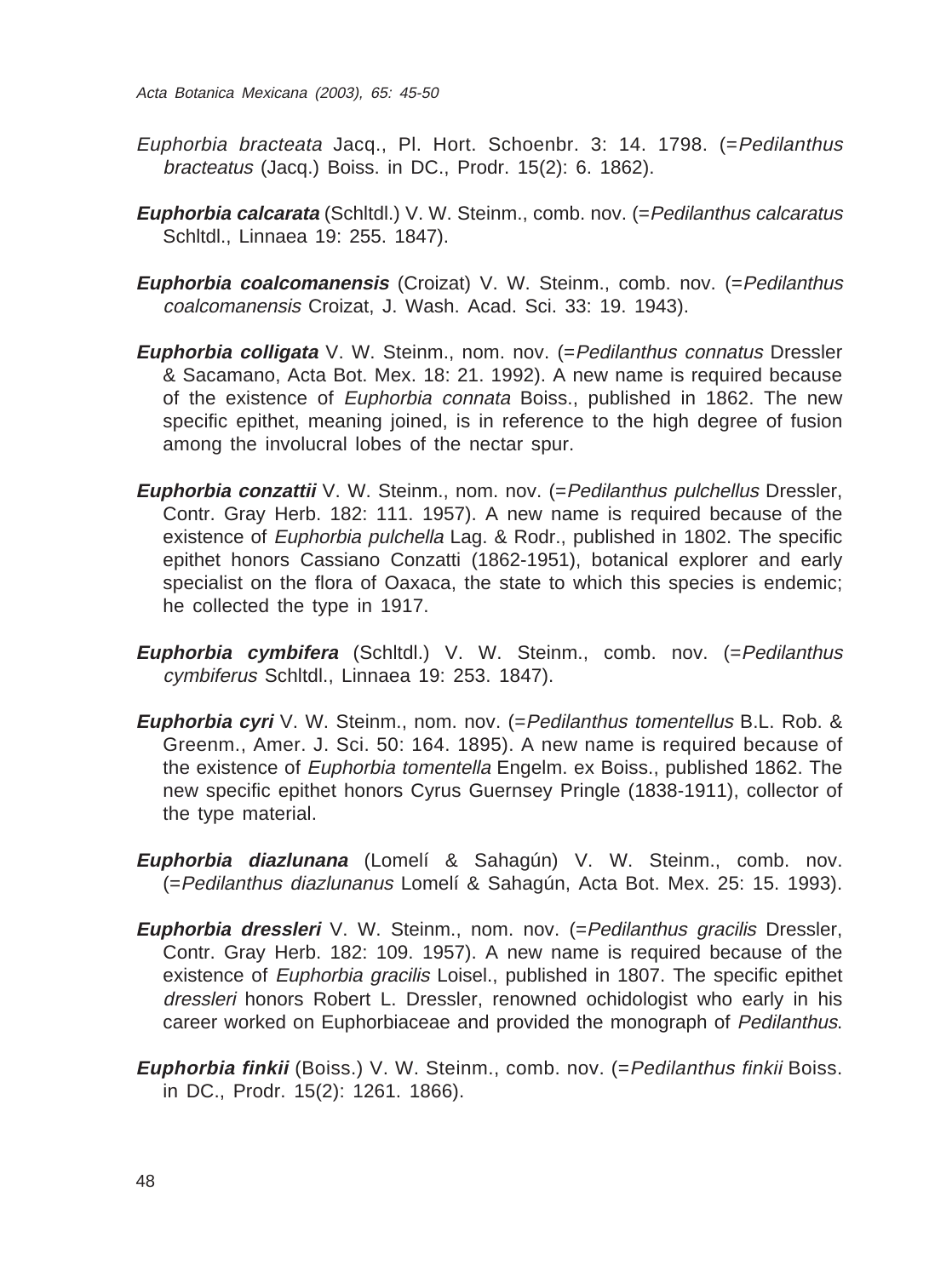- **Euphorbia lomelii** V. W. Steinm., nom. nov. (=Pedilanthus macrocarpus Benth., Bot. Voy. Sulphur 49. 1844). A new name is required because of the existence of Euphorbia marcrocarpa Boiss. & Buhse, published in 1860. It honors José Lomelí Sención, enthusiastic researcher on the Euphorbiaceae and director of the Botanical Garden at the Universidad Autónoma de Guadalajara.
- **Euphorbia peritropoides** (Millsp.) V. W. Steinm., comb. nov. (=Pedilanthus peritropoides Millsp., Publ. Field Mus. Nat. Hist., Bot. ser. 2: 369. 1913; Pedilanthus palmeri Millsp., Publ. Field Mus. Nat. Hist., Bot. ser. 2: 364. 1913). Pedilanthus palmeri and P. peritropoides were published by Millspaugh in the same article, and Dressler (1957) first reduced the latter to synonymy under the former. However, the presence of *Euphorbia palmeri* Engelm. ex S. Watson, published in 1880, prevents the transfer of P. palmeri into Euphorbia.
- **Euphorbia personata** (Croizat) V. W. Steinm., comb. nov. (=Pedilanthus personatus Croizat, J. Wash. Acad. Sci. 33: 20. 1943; Pedilanthus nodiflorus Millsp., Publ. Field Columbian Mus., Bot. ser. 1: 305. 1896). Although the name Pedilanthus nodiflorus has almost 50 years priority over P. personatus, the existence of Euphorbia nodiflora Steud., published in 1840, prevents its transfer to Euphorbia.
- **Euphorbia tehuacana** (Brandegee) V. W. Steinm., comb. nov. (= Pedilanthus tehuacanus Brandegee, Univ. Calif. Publ. Bot. 6: 55. 1914).
- Euphorbia tithymaloides L., Sp. Pl. 453. 1753; ssp. tithymaloides. (=Pedilanthus tithymaloides (L.) Poit., Ann. Mus. Natl. Hist. Nat. 19: 390. 1812; ssp. tithymaloides).
- Euphorbia tithymaloides L. ssp. **angustifolia** (Poit.) V. W. Steinm., comb. nov. (=Pedilanthus angustifolius Poit., Ann. Mus. Natl. Hist. Nat. 19: 393. 1812; Pedilanthus tithymaloides (L.) Poit. ssp. angustifolius (Poit.) Dressler, Contr. Gray Herb. 182: 161. 1957).
- Euphorbia tithymaloides L. ssp. **bahamensis** (Millsp.) V. W. Steinm., comb. nov. (=Pedilanthus tithymaloides (L.) Poit. ssp. bahamensis Dressler, Contr. Gray Herb. 182: 165. 1957).
- Euphorbia tithymaloides L. ssp. **jamaicensis** (Millsp. & Britton) V. W. Steinm., comb. nov. (=Pedilanthus jamaicensis Millsp. & Britton, Publ. Field Mus. Natl. Hist., Bot. ser. 2: 356. 1913; Pedilanthus tithymaloides (L.) Poit. ssp. jamaicensis (Millsp. & Britton) Dressler, Contr. Gray Herb. 182: 165. 1957).
- Euphorbia tithymaloides L. ssp. **padifolia** (L.) V. W. Steinm., comb. nov. (=Euphorbia tithymaloides L. var. padifolia L., Sp. Pl. 453. 1753; Pedilanthus tithymaloides (L.) Poit. ssp. padifolius (L.) Dressler, Contr. Gray Herb. 182: 156. 1957).